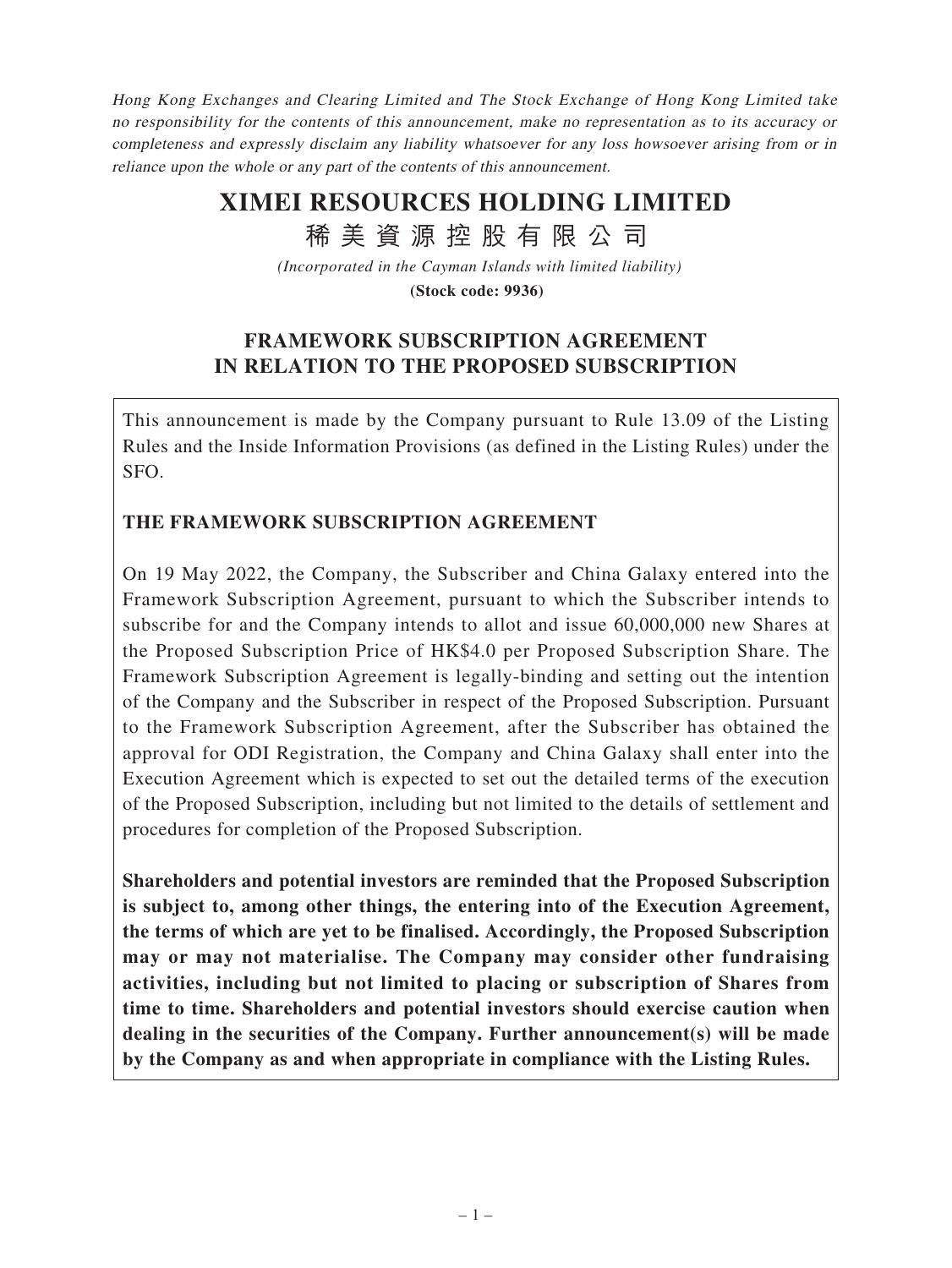#### **THE PROPOSED SUBSCRIPTION**

# **The Framework Subscription Agreement**

On 19 May 2022, the Company, the Subscriber and China Galaxy entered into the Framework Subscription Agreement, pursuant to which the Subscriber intends to subscribe for and the Company intends to allot and issue 60,000,000 new Shares at the Proposed Subscription Price of HK\$4.0 per Proposed Subscription Share. The Framework Subscription Agreement is legally-binding and setting out the intention of the Company and the Subscriber in respect of the Proposed Subscription. Pursuant to the Framework Subscription Agreement, after the Subscriber has obtained the approval for ODI Registration, the Company and China Galaxy shall enter into the Execution Agreement which is expected to set out the detailed terms of the execution of the Proposed Subscription, including but not limited to the details of settlement and procedures for completion of the Proposed Subscription.

**Date:** 19 May 2022

- **Parties:** (1) the Company;
	- (2) the Subscriber, an Independent Third Party; and
	- (3) China Galaxy, an Independent Third Party.

To the best of the Directors' knowledge, information and belief, having made all reasonable enquiries, the Subscriber, China Galaxy, and their respective ultimate beneficial owner are Independent Third Parties.

#### **The Proposed Subscription Shares**

The Proposed Subscription Shares represent 20.0% of the existing issued share capital of the Company as at the date of this announcement. Upon completion of the Proposed Subscription, the Proposed Subscription Shares shall represent approximately 16.7% of the then issued share capital of the Company as enlarged by the Proposed Subscription Shares.

The Proposed Subscription Shares, when allotted and issued, will rank pari passu in all aspects with, and having the same rights in all aspects with the other Shares in issue on the date of allotment and issue of the Proposed Subscription Shares.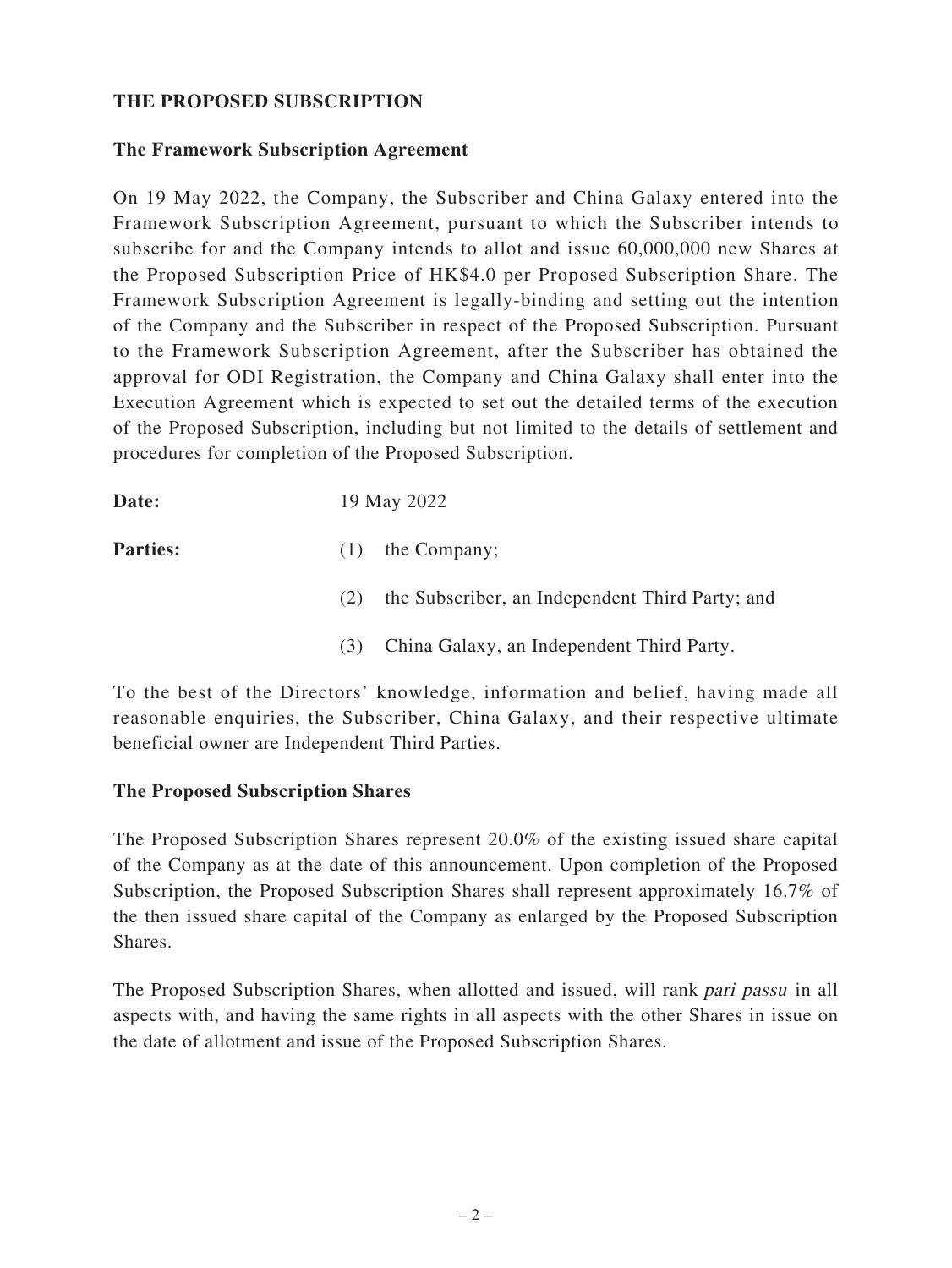### **The Proposed Subscription Price**

The Proposed Subscription Price of HK\$4.0 represents:

- (a) a discount of approximately 9.7% to the closing price of HK\$4.43 per Share as quoted on the Stock Exchange on 19 May 2022, being the date of the Framework Subscription Agreement; and
- (b) a discount of approximately 5.3% to HK\$4.224, being the average closing price as quoted on the Stock Exchange for the last five consecutive trading days immediately prior to 19 May 2022, being the date of the Framework Subscription Agreement.

The Proposed Subscription Price was arrived at after arm's length negotiations between the Company and the Subscriber taking into account of various factors including but not limited to the macroeconomic environment, the industry outlook and prospect of the Group. At the time of signing of the Execution Agreement, the Company and the Subscriber may further negotiate on the terms of the Proposed Subscription, including but not limited to the Proposed Subscription Price for the necessary compliance with the relevant Listing Rules (if applicable).

### **Conditions precedent to the Proposed Subscription**

In accordance with the Framework Subscription Agreement, completion of the Proposed Subscription is conditional upon fulfillment of the following conditions:

- (a) the Company and the Subscriber having obtained all necessary consents, approvals, authorisations and/or filings as may be required to be obtained from the relevant regulatory authorities in respect of the Proposed Subscription in accordance with the PRC law and regulations, including but not limited to obtaining the Board approval for the entering into of the Framework Subscription Agreement and the Proposed Subscription; and
- (b) listing of and permission to deal in the Proposed Subscription Shares being granted by the Listing Committee of the Stock Exchange, and such permission not subsequently being revoked prior to completion of the Proposed Subscription.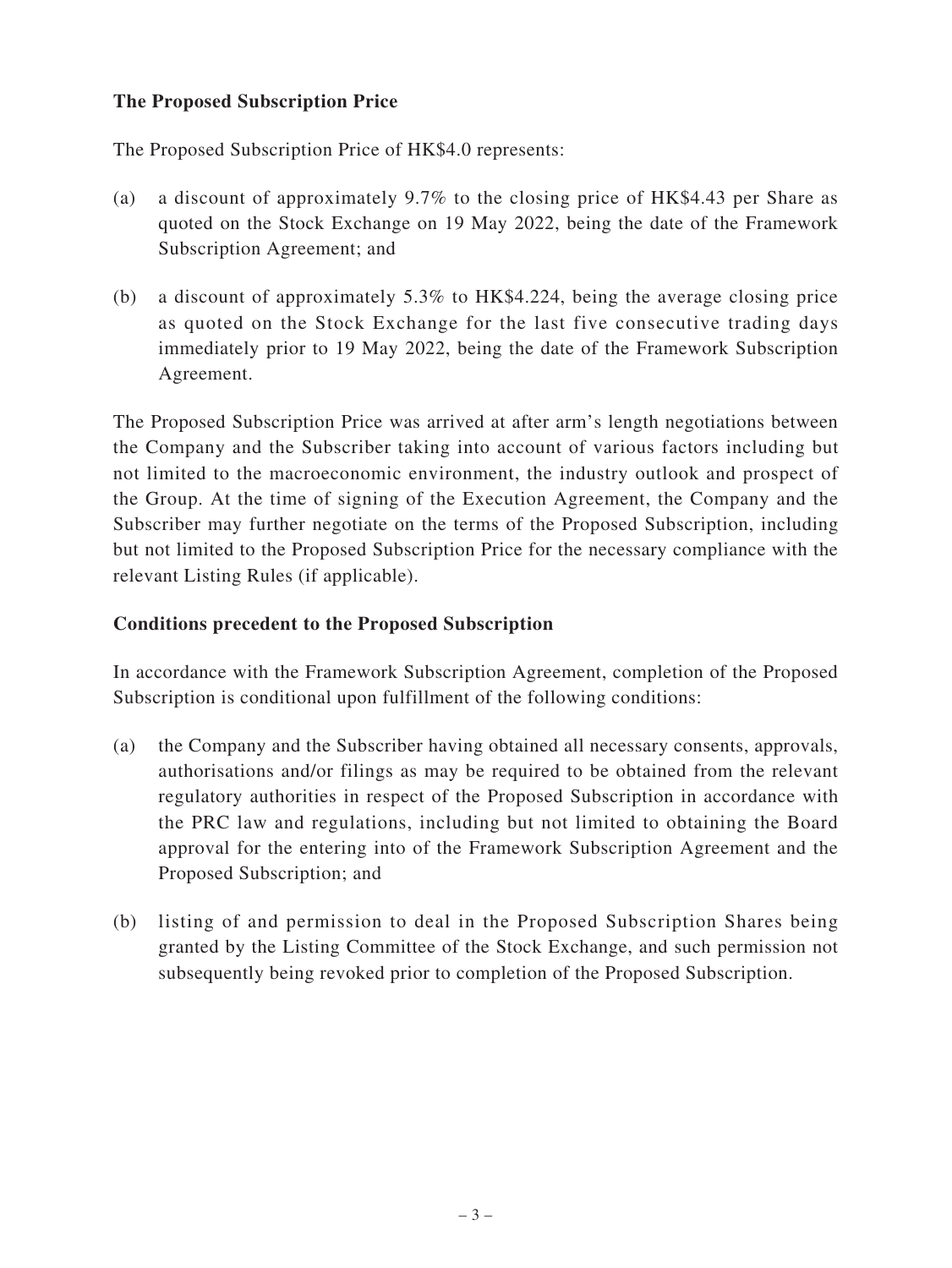If the above conditions precedent are not fulfilled on or before 22 July 2022 (or such other date as may be agreed by the parties in writing), the Framework Subscription Agreement shall terminate and cease to have any force or effect unless otherwise agreed in writing by the parties. Except as otherwise provided in the terms of the Framework Subscription Agreement, the parties shall not have any continuing responsibilities and obligations for the performance of the Framework Subscription Agreement except for any antecedent breach of any obligation and any liabilities under the Framework Subscription Agreement.

### **Consideration and completion of the Proposed Subscription**

The Consideration is expected to be HK\$240.0 million. Pursuant to the Framework Subscription Agreement, the Subscriber is responsible for the ODI Registration and shall give written notice to the Company and China Galaxy within five days after obtaining the approval for ODI Registration. Upon receiving such written notice, the Company and China Galaxy shall enter into the Execution Agreement which is expected to set out the detailed terms of the execution of the Proposed Subscription. The terms and conditions to be entered into under the Execution Agreement shall comply with the terms and conditions under the Framework Subscription Agreement.

Subject to the conditions precedent under the Framework Subscription Agreement and the detailed terms to be finalised under the Execution Agreement, completion of the Proposed Subscription shall take place on or before 22 July 2022 (or such other date as may be agreed between the parties in writing).

# **Lock-up arrangement for the Proposed Subscription Shares**

Pursuant to the Framework Subscription Agreement, the Proposed Subscription Shares shall be subject to a lock-up period of 180 days commencing from the date of completion of the relevant registration procedures of the allotment of Proposed Subscription Shares to the Subscriber, during which the Subscriber shall not transfer the Proposed Subscription Shares.

# **Management of the Company**

After completion of the Proposed Subscription, the Subscriber shall nominate a person to be appointed as non-executive Director, and the Company shall complete the appointment procedures of such director nominated by the Subscriber in accordance with the articles of association of the Company by 31 October 2022. If any party, intentionally or because of gross negligence, breached the above obligation, the defaulting party shall pay the non-defaulting party HK\$10 million and any other consequential losses in accordance with the Framework Subscription Agreement.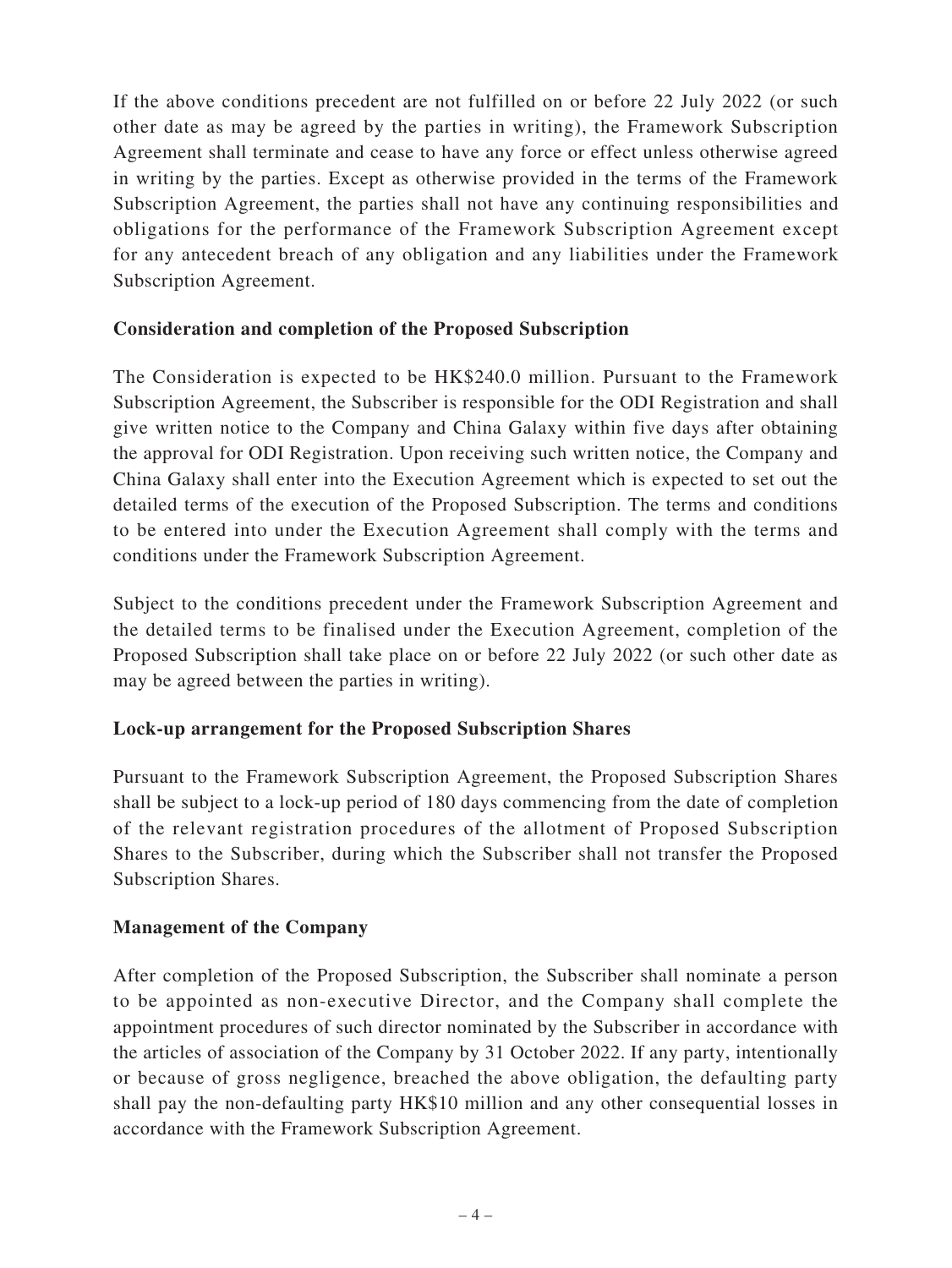### **GENERAL**

The Proposed Subscription Shares are expected to be allotted and issued pursuant to the General Mandate and therefore the Proposed Subscription is not expected to be subject to Shareholders' approval. As at the date of this announcement, the General Mandate has not been utilised since it was granted and the maximum number of new Shares that may be issued by the Company under the General Mandate is 60,000,000 Shares.

#### **Application for listing**

Application will be made by the Company to the Stock Exchange for the listing of, and permission to deal in, the Proposed Subscription Shares.

# **INFORMATION OF THE PARTIES TO THE FRAMEWORK SUBSCRIPTION AGREEMENT**

The Group is principally engaged in the production and sale of tantalum and niobium-based metallurgical products.

The Subscriber is a limited liability company incorporated in Hong Kong and an Independent Third Party. It is an investment holding company and an indirect wholly-owned subsidiary of Ganfeng Lithium. Ganfeng Lithium is principally engaged in the production of lithium hydroxide, lithium compound, lithium fluoride and butyl lithium; and the production, processing and sales of non-ferrous metals, batteries, instrumentation components, machinery and equipment, chemical products, chemical raw materials and chemical products.

China Galaxy is a licensed corporation in Hong Kong to carry on business in type 1 (dealing in securities), type 4 (advising on securities) and type 6 (advising on corporate finance) regulated activities under the SFO.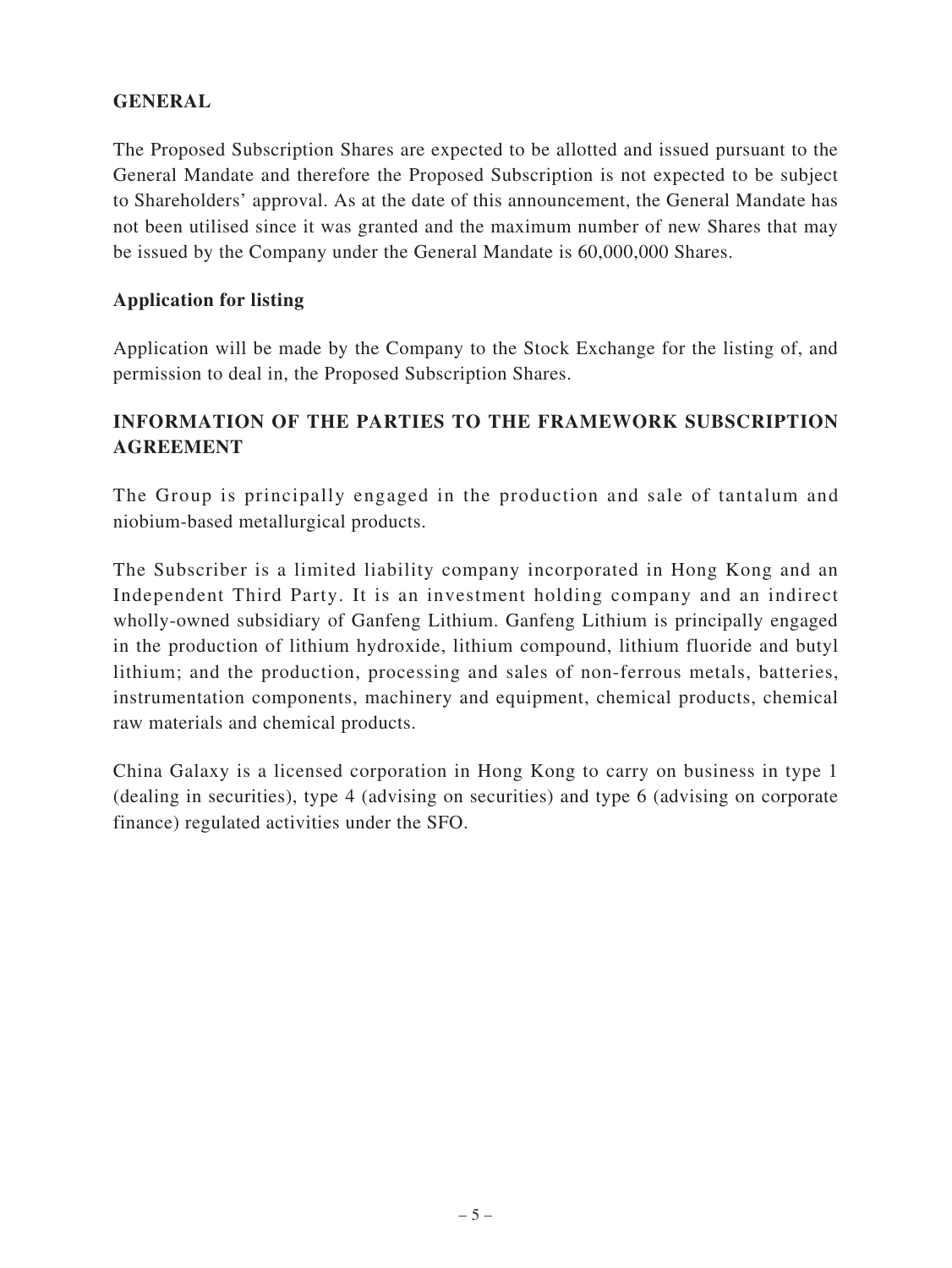#### **REASONS FOR AND BENEFITS OF THE PROPOSED SUBSCRIPTION**

The Directors consider that the Proposed Subscription represents an opportunity to raise capital for the Company while broadening the Shareholder base of the Company. Moreover, as Ganfeng Lithium is a global leading lithium ecological enterprise, the Proposed Subscription will create synergy effect and complementary advantages in terms of mineral resources, non-ferrous metal smelting and processing, and downstream customer resources. The Proposed Subscription is expected to enhance the Group's development in its tantalum and niobium business and enhance the Group's overall competitiveness. Accordingly, the Directors consider the Proposed Subscription is fair and reasonable and the Proposed Subscription is in the interests of the Company and the Shareholders as a whole.

The net proceeds from the Proposed Subscription are intended to be used for the Group's investment in fixed assets and general working capital purposes.

**Shareholders and potential investors are reminded that the Proposed Subscription is subject to, among other things, the entering into of the Execution Agreement, the terms of which are yet to be finalised. Accordingly, the Proposed Subscription may or may not materialise. The Company may consider other fundraising activities, including but not limited to placing or subscription of Shares from time to time. Shareholders and potential investors should exercise caution when dealing in the securities of the Company. Further announcement(s) will be made by the Company as and when appropriate in compliance with the Listing Rules.**

#### **DEFINITIONS**

| "Board"        | the board of Directors                                                                                                                                                                                                                                                                |
|----------------|---------------------------------------------------------------------------------------------------------------------------------------------------------------------------------------------------------------------------------------------------------------------------------------|
| "China Galaxy" | China Galaxy International Securities (Hong Kong) Co.,<br>Limited, a licensed corporation in Hong Kong to carry on<br>business in type 1 (dealing in securities), type 4 (advising<br>on securities) and type 6 (advising on corporate finance)<br>regulated activities under the SFO |
| "Company"      | Ximei Resources Holding Limited, a limited liability<br>company incorporated in the Cayman Islands, the shares of<br>which are listed on the Main Board of the Stock Exchange<br>$(\text{stock code}: 9936)$                                                                          |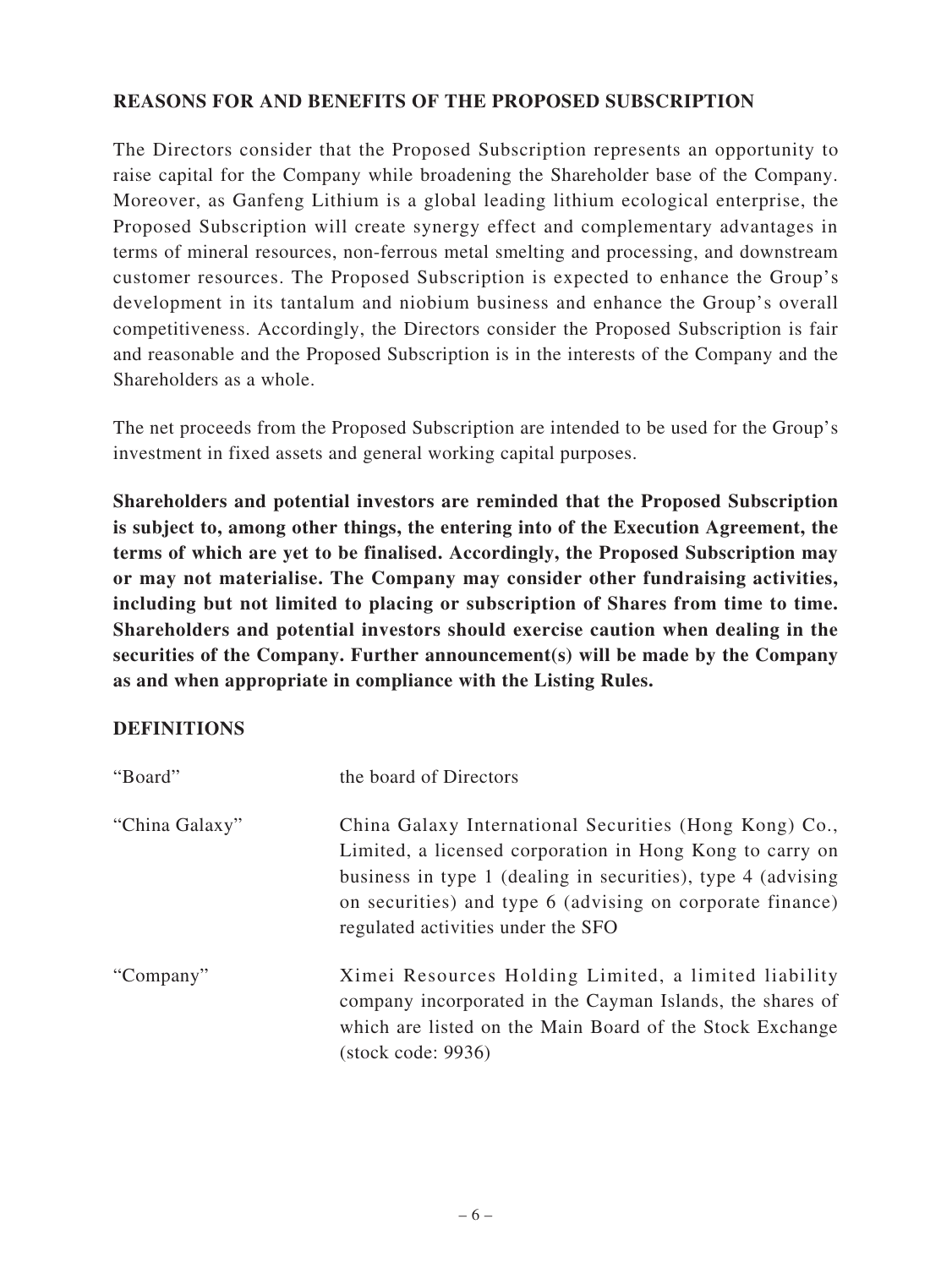| "Consideration"                          | the total expected consideration payable for the Proposed<br>Subscription, i.e. HK\$240.0 million                                                                                                                                                                                                                  |
|------------------------------------------|--------------------------------------------------------------------------------------------------------------------------------------------------------------------------------------------------------------------------------------------------------------------------------------------------------------------|
| "Director(s)"                            | the director(s) of the Company                                                                                                                                                                                                                                                                                     |
| "Execution Agreement"                    | the execution agreement to be entered into between the<br>Company and China Galaxy which is expected to set out the<br>detailed terms of the execution of the Proposed Subscription                                                                                                                                |
| "Framework<br>Subscription<br>Agreement" | the legally-binding framework agreement entered into<br>between the Company, the Subscriber and China Galaxy in<br>respect of the Proposed Subscription dated 19 May 2022                                                                                                                                          |
| "Ganfeng Lithium"                        | Ganfeng Lithium Co., Ltd. (江西贛鋒鋰業股份有限公司),<br>a joint stock company established in the PRC with limited<br>liability, the A shares of which are listed on the Shenzhen<br>Stock Exchange (stock code: 002460) and the H shares of<br>which are listed on the Main Board of the Stock Exchange<br>(stock code: 1772) |
| "General Mandate"                        | the general mandate to issue and deal with Shares granted<br>to the Directors by the Shareholders pursuant to an ordinary<br>resolution passed at the annual general meeting of the<br>Company held on 31 May 2021                                                                                                 |
| "Group"                                  | the Company and its subsidiaries                                                                                                                                                                                                                                                                                   |
| "HK\$"                                   | Hong Kong dollar(s), the lawful currency of Hong Kong                                                                                                                                                                                                                                                              |
| "Hong Kong"                              | the Hong Kong Special Administrative Region of the PRC                                                                                                                                                                                                                                                             |
| "Independent Third<br>Party(ies)"        | third party (ies) independent of, and not connected with, the<br>Company and its connected persons within the meaning<br>ascribed to such term in the Listing Rules                                                                                                                                                |
| "Listing Rules"                          | the Rules Governing the Listing of Securities on the Stock<br>Exchange                                                                                                                                                                                                                                             |
| "ODI Registration"                       | the registration for outbound direct investment in accordance<br>with the PRC law                                                                                                                                                                                                                                  |